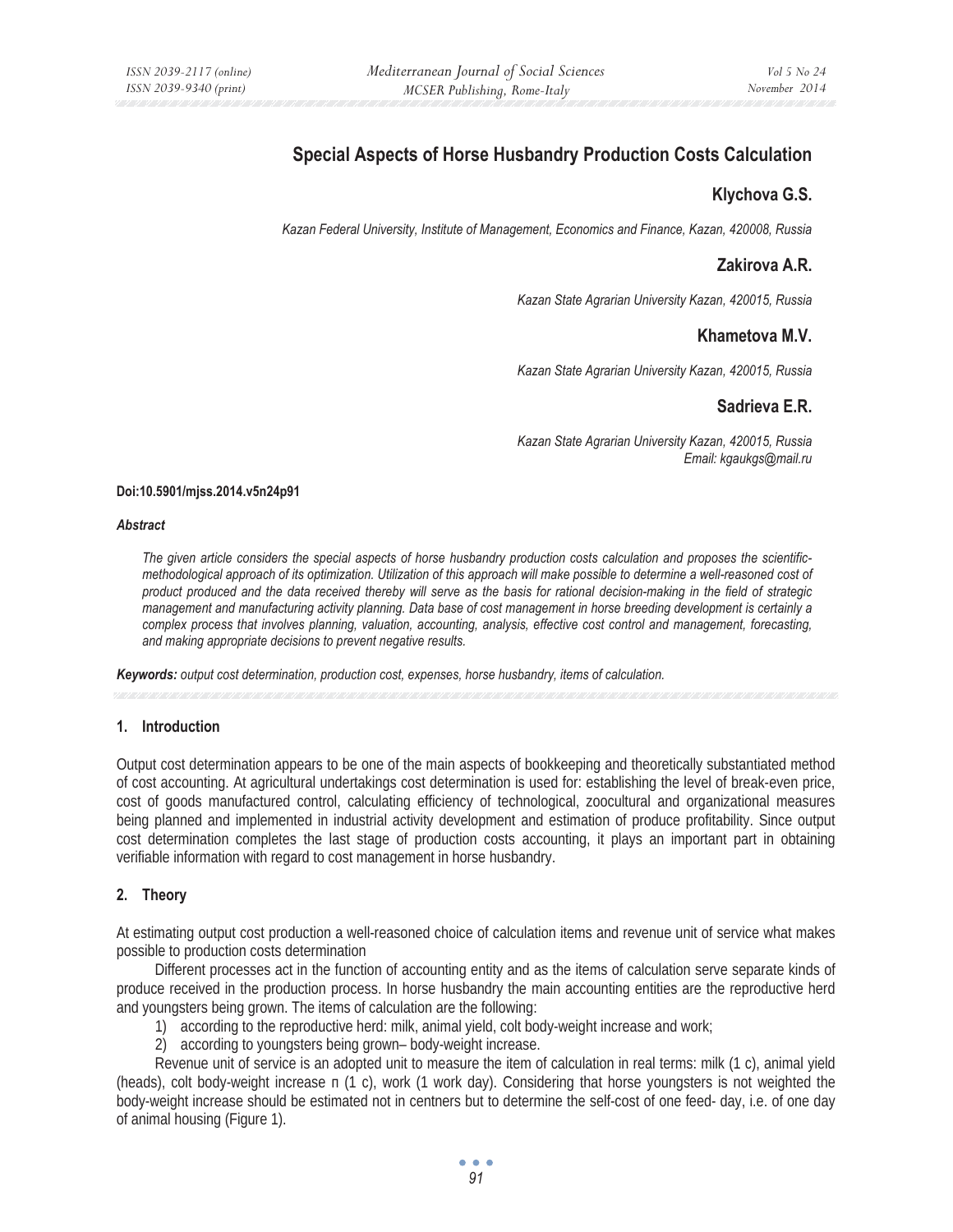

**Fig.1.** Stages and items of horse husbandry production cost calculation at phase method of cost accounting

Moreover, at calculating production costs it should be useful to establish an accounting period and to determine the method of accounting. The accounting period in horse husbandry is considered to be a calendar year what is not at all correlated with technological aspects of the given industry and trespasses against the principle of compliance. In other words, expenses for brood horses growing and housing of the given calendar year is impossible to refer to this year's manufacture of products as the production cycle in brood horse husbandry makes 3-5 years.

At present production cost accounting in horse husbandry is implemented by means of mixed method that implies the use of several techniques: method of expenses involved in side-line produce exclusion and non-process method. The method of expenses involved in side-line produce exclusion is applied at production costs accounting and lies in the fact that according to their structure the manufactured products are divided into the main and side-line produce. In doing so, merely the main produce is accounted. The side-line produce in horse husbandry comprises manure, molted wool, horsehair, skins and fallen animals' recycled meat. The side-line produce is estimated by previously fixed prices. At accounting the main produce the value of production is subtracted from the total sum of expenses. The remaining amount will present the costs of the main produce. The main disadvantage of this approach is that in practice not all the side-line produce is entered into accounting records. As a consequence, the main produce cost is deliberately overestimated.

Application of one or another method of costing is influenced by production description, the intended use of a manufactured product and the duration of the cost-accounting period. The use of only one of the widely used existing methods does not make possible to determine certain kinds of produce cost size to the full extent and produce costeffectiveness analysis.

Cost accounting in horse husbandry is necessary to arrange in compliance with the special aspects of technology and manufacture in the given industry. It should be noted that production process in brood horse husbandry is monitored according to technological process stages by reference to specific features of brood horses' youngsters housing, i.e. each technological stage in youngsters growing, mare's milk and koumiss (fermented mare's milk) production has its own peculiarities. The initial stage of youngstock growing up to 2 years both in efficient horse husbandry and on stud farm appears to be the type of mass production of brood horse husbandry with primarily group housing. The first stage of brood horse-breeding production must be characterized by the availability of non-process cost accounting items and breeder youngsters costing. At the stage of breeding up to 6-7 months age the suckling colts are housed together with mares and they are fed by primarily mare's milk. Gradually the colts are trained to follow the dam and later on the mares and colts are combined in groups. In dairy horse husbandry the mares within 30 days after colting are batched in groups to be accustomed to machine milking and the mares with foal at foot are transferred to group cubicle houses by 12-15 dams with foals per cubicle. Since the one-month age the specific weight of supplementary feeding is gradually increased (including concentrated feeding, Calf Milk Replacer and premixes) to prepare them to weaning.

At horse breeding complexes the weaners are separated according to sex. The fillies come to the shop where they are batched into three age –groups:

- 1) after weaning from 8 months up to 1 year;
- 2) older than 1 year to be grown for remount and sale;
- 3) older than 2 years for breeding.

Last group is designed for young mares' covering since a 2,5-year age.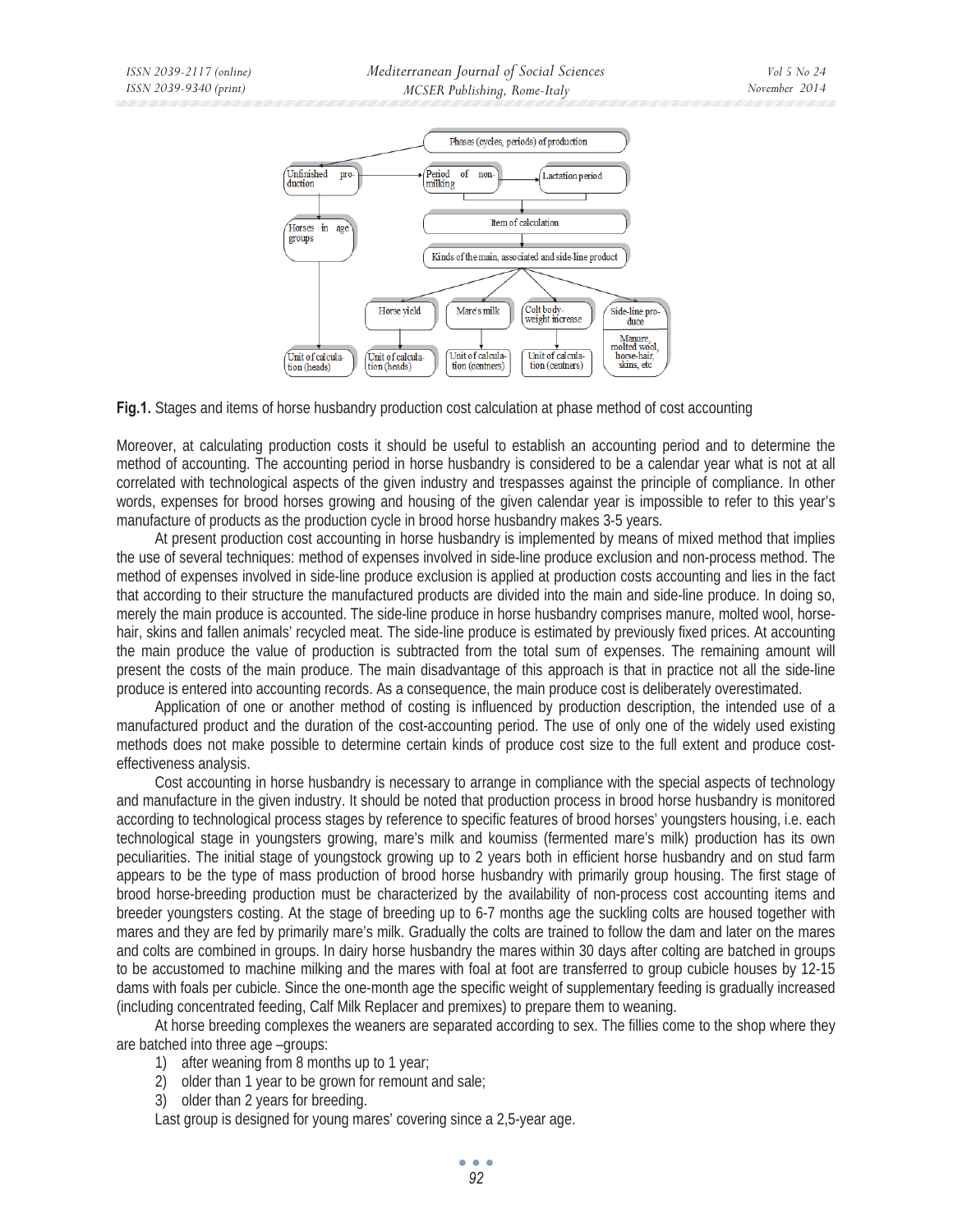| ISSN 2039-2117 (online) | Mediterranean Journal of Social Sciences | Vol 5 No 24   |
|-------------------------|------------------------------------------|---------------|
| ISSN 2039-9340 (print)  | MCSER Publishing, Rome-Italy             | November 2014 |

Colts after weaning also enter the shop where they are grown for remount and sale. Part of them beginning with a three- years- age is left in the quality of a breeder. The youngsters are housed in group cubicle houses and paddocks by 20-25 heads per a housing unit. Daily they are doing physical exercise in the field during two hours.

On brood stud farms the weaning colts are housed by pairs in box stalls. Colts and fillies are managed separately taking into account their advancement and temper. At the age of 6-12 months the colts-weaners are set to training. Action lessons for colts at this stage involve running in alternating pace with gradual enlargement of distance.

In 2-3 months after weaning begins the next stage of the colts breeding and housing when they are directed to hippodrome and where they are taught to be accustomed to horse harness, horseman crew and reining. They are also housed in groups and involved in compulsory action lessons. At the age of 18-24 months, at the next stage, the colts are trained individually. The goal of individual training is maximal development of horse working capacity by means of progressive load enlargement and youngsters' involvement in various paces (trot, extended canter). As a consequence of training the horses work out high action, hardinesss, ability to spurts and clear transition from one allure to another. Within this period it is wise to use phase method for cost accounting of brood horses' youngsters and their output cost determination.

The core products of koumiss farm are mare's milk, fermented mare's milk or koumiss and colts grown before the weaning. Production expenditures for koumiss manufacturing are accounted as a whole, according to production line, i.e. accounting of all expenditures are entered to a separate sub-ledger account. In case when an enterprise is engaged in permanent processing of the mare's milk and has its own koumiss workshop then cost accounting is necessary to implement according to separate technological operations. For instance, koumiss production costs are influenced by amount of expenses related to mare's milk and absorbed expenses of its processing. Self-cost of the mare's milk is shaped up from the amount of expenses for managing stallions and mares on a koumiss farm (including expenses for colts supplementary feeding and milking operations) but excluding cost of colts-weaners, male-horses and mares' work, manure and molted wool. Therewithal non-breeding colts are estimated by prices for beef cattle, but breeding coltsweaners - in size of 40% of sales price established for one horse of II category I class of the appropriate breed. The cost of mares and male-horses work is estimated by standard cost of a horse-day for a working horse, manure is accounted by fixed estimate and molted wool - by realizable value price.

Processing of mare's milk to produce koumiss comprises the following stages: ferment manufacture, koumiss production, bottling and cooling in refrigerating chamber. At koumiss output cost determining total sum of expenditures for koumiss farm management (excluding colts-weaners and side-line products cost) is divided into total quantity of koumiss produced. In other words, a simple (non-process) method of cost accounting and output cost determining is used.

### **3. Results**

In brood horse husbandry the self-cost of animal yield (broodmares, stallions and colts before weaning) at birth and by the day of weaning (young animals per mother) is estimated by reproductive herd.

Colts self-cost at birth is estimated on the basis of the expenses for 60 feeding days of mares housing. To calculate the self-cost of one colt at birth the cost of the side-line product is subtracted from total sum of mares management and the remaining amount is divided by the number of the mares' feeding days then a one feeding day cost is multiplied by 60.

On brood stud farms the core produce within a year is estimated according to target prime cost:

- foal crop of trotting breed by target prime cost of 60 days of feeding adult horses;
- foal crop of roadster breed by target prime cost of 60 days of feeding adult horses;
- foal crop of heavy harness horse breed in size of 80% of target prime cost for 60 days of feeding adult horses;
- mare's milk in the amount of 20% of target prime cost for 60 days of feeding adult horses;
- the cost of one head surplus young stock for a month is determined based on the established procedure of calculating 1 feeding day in housing youngsters of pure-blood roadster breed, Russian trotting breed and heavy harness horse breed.

For output cost determination of young animals per (one) mother (before weaning from a dam) the total cost of reproductive herd housing (excluding side-line products cost and cost of mares and stallions' work according to target prime cost of horse-day for working horses) is divided by the number of heads of young animals per (one) mother. The assessment of the indicated numbers of head is implemented by this prime cost in all directions of movement.

In brood horse husbandry the prime cost of horse youngsters' one head at the end of year and the cost of one head surplus are accounted according to group of all-age youngsters.

In the event the youngsters are being not weighed, the cost of one head surplus is determined on the assumption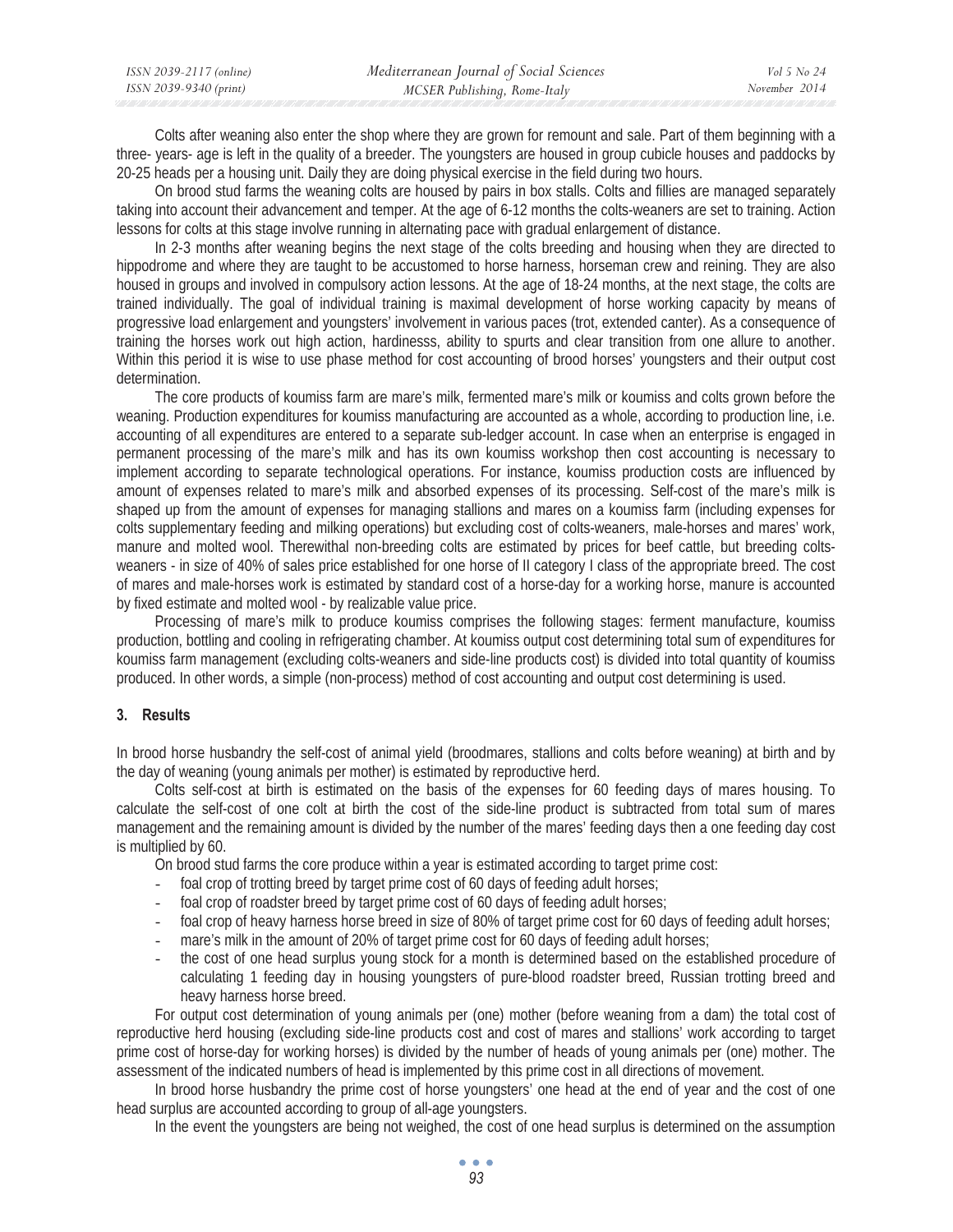| ISSN 2039-2117 (online) | Mediterranean Journal of Social Sciences | Vol 5 No 24   |
|-------------------------|------------------------------------------|---------------|
| ISSN 2039-9340 (print)  | MCSER Publishing, Rome-Italy             | November 2014 |

of calculating the number of feeding days in horse housing and average cost of one feeding day. At calculating the cost of one feeding day the expenditures for horse housing minus cost of the side-line produce are divided by the number of feeding days. At accounting the cost of youngsters one head surplus the cost of one feeding day is multiplied by the number of feeding days according to the given youngsters group.

The expenditures associated with work horses are allocated to that kind of product for which manufacture draftcattle was used. While assigning expenses on kinds of produce one horse-day (one day of horse's work) is used as a conventional measure.

At one horse-day prime cost determination the following expenses are accounted:

- labour cost with charges to horsekeepers and other workers engaged in adult horses servicing;
- the cost of foodstuff and horse-litter;
- depreciation and current repair of stable facilities and of equipment;
- other direct costs (electric power and water supply);
- general production expenses and general running costs allocated to work horses in the established order.

The amount of expenses does not comprise the costs of work horse youngsters as well as the expenses on labour remuneration for riding horsemen and other workers engaged in draft-cattle servicing. Then, the cost of one is determined by dividing the difference of annual expenses sum and side-line products cost by the total number of days in the given organization' horse housing. The cost of a work horse's colt is equated to the cost of 60 feeding days.

The foal crop total cost is estimated by multiplying the cost of one feeding day by 60 and by the number of youngsters produced.

The cost of one horse-day in the horse work is accounted according to the formula:

Skd =  $(Z - ((Z - P) / K D) * 60 Zh - P) / G V k d (1)$ 

where, Skd - the cost of one horse-day;

Z – total cost of work horse housing;

P – side-line products cost (minus foal crop cost);

Zh – number of youngsters produced;

KD – number of feeding days in the year;

GVkd – annual horse days output.

Once in a while, we may need to refer to the determination of average annual unit for a certain kind of work (harrowing hectare, ton –kilometer of transportation), then we may use the formula:

 $Sr = ((Skd / RD) + OT) / VR$  (2)

where, Sr – cost of the given kind of work unit;

Skd – the cost of one horse-day;

RD – work days number (horse-days produced);

OT – remuneration of labor for the whole accounting period to workers engaged in the given kind of work;

VR – completed work amount in the accepted units.

The technique of determining foal cost at birth and by the moment of weaning needs to be thoroughly studied. The existing method for output foal cost determination at birth and by the moment of weaning does not comply with technological requirements for fetus bearing and foal breeding after weaning as well as makes impossible to provide managerial staff with reliable information for making efficient managerial decisions in relation to costs management.

Mare's fetus is being formed within 11 months and is completed by colting only the next year. Therefore, absorbed expenses on in-foal mare housing since the moment of impregnation in the current year must be allocated to cost of the next year foal. In the process of the whole covering campaign and up to the latest terms of insemination in mid-June we can observe the effect of fetus bearing period displacement in relation to the accounting period. In this connection the expenses for impregnated mare housing should be accounted in the next accounting period. The fact that a foal's cost by the moment of birth is accounted in accordance with cost of 60 feeding days in a mares' housing is based on the assumption that fetus formation is more intensive within last two months. The given assumption can be used at determination of cost for only work horses since along with their foal crop production they are extensively used in internal works therefore it can be needed to determine the cost of one head of foal crop, one horse –day.

As the main goal and designation of broodmares' housing in horse husbandry is foal crop production, the existing method appears to be merely conventional and doesn't make possible to obtain the exact information for costs managing. In our opinion, the foal's cost by the moment of birth should comprise all the expenses on broodmares' housing within the period of pregnancy and the prior service - term apart from supplementary expenditures connected with suckling colts' breeding and works implementing. The mares' lactation period makes about 6 months and by the end of this term the mare has already been five months pregnant when the process of fetus formation is not so intensive. In order to allocate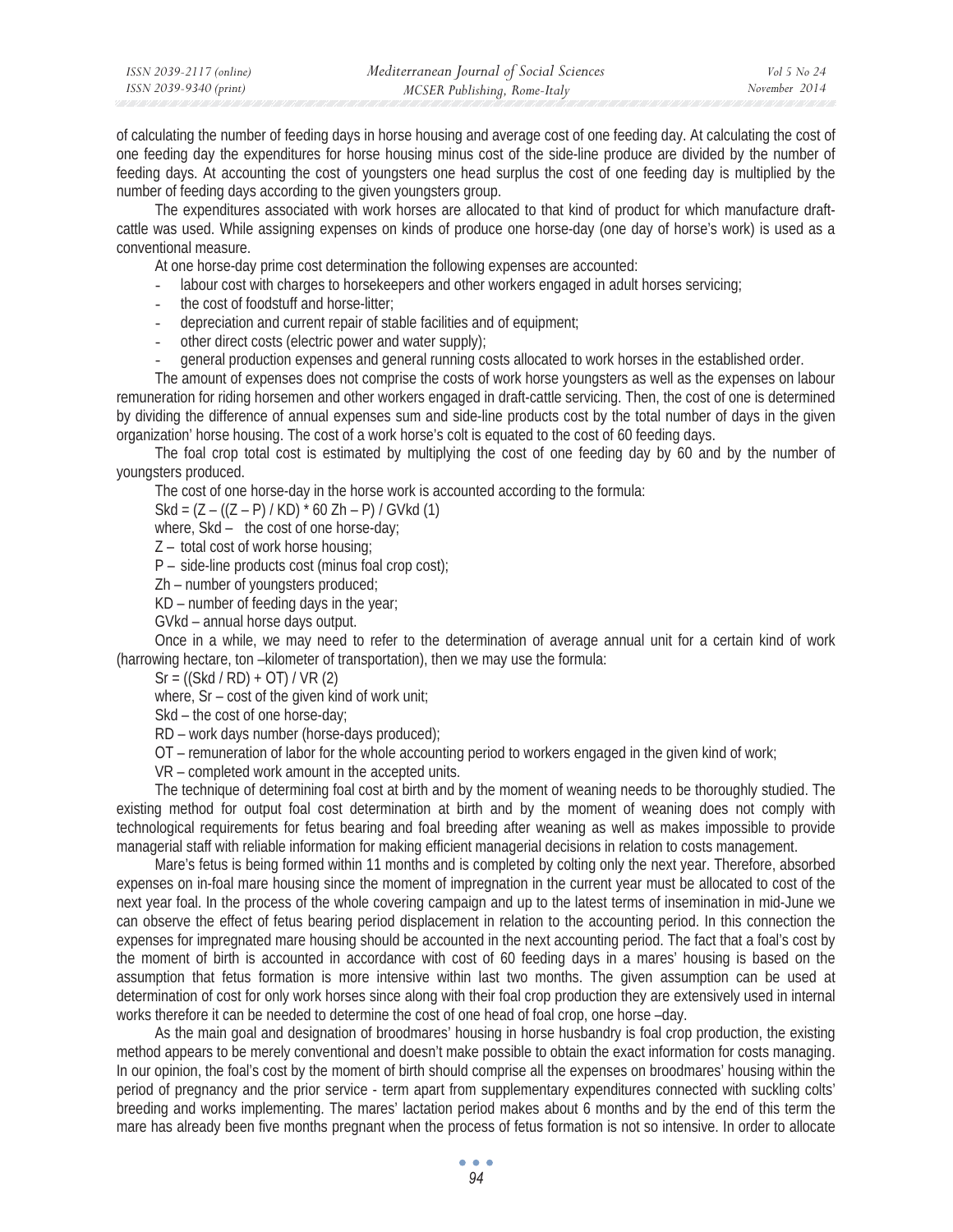supplementary expenditures it is necessary to exclude permanent expenses for broodmare's maintenance feeding and include them into the cost of the next year foal, the rest of the expenditures being included into the cost of foals by the moment of their weaning.

Brood horse youngsters' cost after weaning is determined by summing up the costs of their housing in the accounting year which is defined by the number of the feeding days and one feeding day average cost as well as the cost of youngsters to be on the books as of the beginning of the year. The reality is that cost accounting of brood horse youngsters' management is estimated by direct costs summing up with their subsequent allocation in proportion to average annual head numbers of all age youngsters. In addition to the above it should be taken into account that the expenses on different age colts' housing and feeding (for instance, at the age of 6 months and two years) are varied widely. To put it differently, this information appears to be averaged and cannot serve as the basis for obtaining reliable data in relation to this industry cost management.

The most well-reasoned cost object providing trustworthy cost determination for brood horse youngsters at various stages of their breeding is one feeding day. For the purposes of accountable- analytical form of costs management in horse husbandry it is possible to propose dividing costs accumulation and accounting of one feeding day according to stages (phases) of breeding. This can be done by use of automated accounting record where accumulative cost accounting and one feeding day cost calculation is implemented according to each stage of youngsters' breeding within a certain period of time (a week, 10 days, etc.). This procedure will give an option of doing assessment for one feeding day cost change at each stage of brood youngsters breeding. In doing so, it is possible to calculate individual cost of a colt at each stage of his breeding at transfer to the senior age group and up to his sale, by the following formula:

 $Szh = Co + (Sk.d.i * Di * K)$  (3)

where,

Szh – a colt self-cost, rub.;

Co - a colt self-cost at birth,

Sk.d.i - cost of one feeding day in i-period, rub.;

Di – the duration of a colt housing in i- period of accounting;

Ʉ – number of accounting periods being included in a colt self-cost accounting.

The procedure of cost accounting and one feeding day cost calculation organized in this way requires no permanent calculation within the process of horse youngsters' breeding and gives an option of more exact determining a colt's cost at any stage of his breeding. In addition to the above, the use of up-to-date information technologies significantly diminishes labor effort as compared with manual accountable information processing [4].

Application of standard costing method for production expenses and output cost determination assumes compiling cost-information report where all calculations are stated. The cost-information report is made up by the accounting records of the manufactured produce quantity and actual expenditures. The cost-information reports are correlated with cost budget (standard) by means of uniform nomenclature of calculation items. Actual costing is applied to control the fulfillment of Key Performance Indicators and to diminish production costs. The cost-information reports comprise expenses and losses being not provided for cost budget, for instance, youngsters and adult horses' mortality, nonmonetary physical things inadequacy within the limits of natural loss rates. This will not bring about the violation of cost budget and cost-information reports compatibility but promote enhancement of supervising and analytical functions of accounting information. The cost-information reports makes possible to assess progressivity of the current norm for resources consumption and the efficient application of the organization's funds and, moreover, it appears to be one of the main sources of information at cost budgeting, economic cost analysis and cost prediction [2].

The main documents to be guided in horse husbandry output cost determination calculation comprise such specialized forms of documentation as «Cost calculation for one horse head housing» and «Calculation sheet of husbandry output actual costs determination».

«Cost calculation for one horse head housing» is used for cost calculation of housing one horse head according to brood youngsters and the reproductive herd separately as well as by each breed individually. The figures in the document are shown as of the beginning and the end of the accounting period what is necessary for implementing the most detailed and complete analysis of horse housing cost management to take managerial decisions.

«Calculation sheet of husbandry output actual costs determination» (see Table 1) is formed in compliance with «Methodological recommendations on book records of production cost accounting at the agricultural enterprises». The similar calculation sheet can be compiled in relation to youngsters being bred and koumiss production. The calculation sheet gives the possibility to monitor cost structure according to cost items both as a whole and per one horse head as well as per one litre of koumiss. The given document, its structure and content entirely comply with the requirements of production cost reporting preparation and is important in itself as the source of reliable information in compiling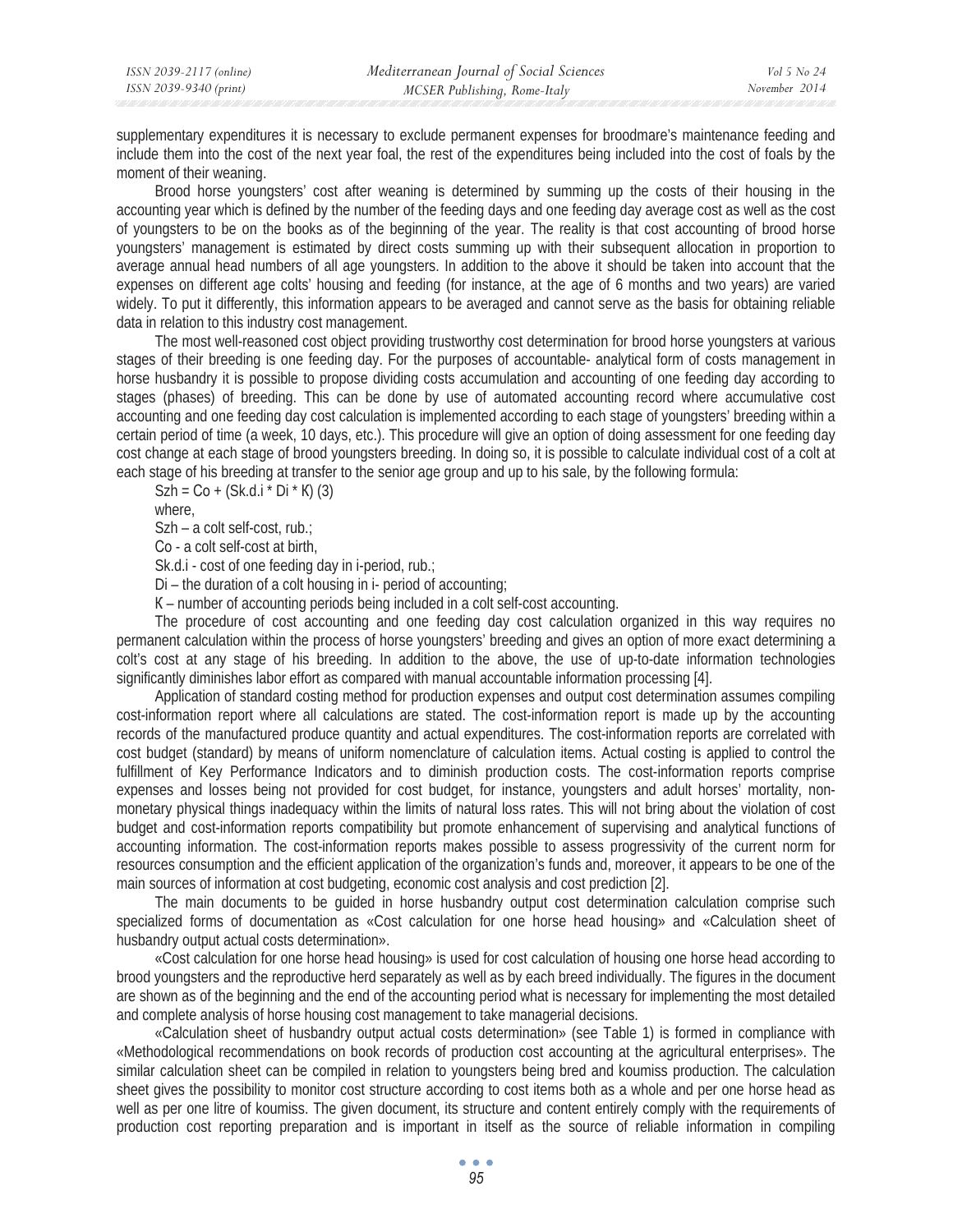accountable-analytical data.

Table 1: Calculation sheet № \_\_\_\_\_ of husbandry output actual costs determination for the year of 20XX.

*3.1 Cost items structure (debit side of sub-ledger account \_\_\_\_\_\_ reproductive herd \_\_\_\_\_\_)* 

| Cost items                                                      | Costs, total, thous.rub. |        | Costs per one head, thous.rub. |                |
|-----------------------------------------------------------------|--------------------------|--------|--------------------------------|----------------|
|                                                                 | Actual                   | Budget | Actual                         | <b>Budget</b>  |
| Numbers of head                                                 | 164                      |        |                                |                |
| 1. Related Costs                                                |                          |        |                                |                |
| <b>Individual Costs</b>                                         | 1618,4                   | 1600   | 9,87                           | 9,75           |
| a) feeding-stuffs                                               |                          |        |                                |                |
| c) means of animal protection                                   | 81,99                    | 80,10  | 0,50                           | 0,49           |
| d) oil products                                                 | 19,8                     | 20,4   | 0,12                           | 0,12           |
| e) fuel and energy for the purposes of technology               | 22,5                     | 21,1   | 0,14                           | 0,13           |
| f) (main) direct labor cost                                     | 673,26                   | 670,0  | 1,63                           | 1,65           |
| g)(supplementary) direct labor cost                             | 191,3                    | 190,4  | 1,17                           | 1,16           |
| h) allocations for social requirements of production workers    | 216,14                   | 205,8  | 1,32                           | 1,25           |
| Composite expenditures                                          | 267,6                    | 270,0  |                                |                |
| a) expenses involved in maintaining durable means of production |                          |        | 1,63                           | 1,65           |
| b) production preparation and development costs                 | 28,5                     | 25,4   | 0,17                           | 0,15           |
| c) outsourced works and services                                | 19,29                    | 20,1   | 0,12                           | 0,12           |
| d) indirect costs for works and services                        | 588,2                    | 580,2  | 3,58                           | 3,54           |
| e) Other production costs                                       | 61,4                     | 60,4   | 0,37                           | 0,36           |
| Production losses                                               |                          |        |                                |                |
| a) losses due to rejects                                        |                          |        |                                |                |
| b) losses due to animal mortality                               | 28,9                     |        | 0,18                           | $\blacksquare$ |
| c) other losses                                                 |                          |        |                                |                |
| 2. Constant Expenses (semi-fixed costs)                         | 248,6                    | 250,0  | 1,52                           | 1,52           |
| 2.1. General expenses of production on management               |                          |        |                                |                |
| 2.2. General economic expenses                                  | 96,6                     | 95,4   | 0.59                           | 0,58           |
| Total of expenses                                               | 4530,4                   | 4500,8 | 27,62                          | 27,44          |

#### *3.2 Cost accounting for object of costing and revenue unit of service*

| Item Nº       | Indicators                                                               | Amount, rub. |
|---------------|--------------------------------------------------------------------------|--------------|
|               | Actual amount of expenses on horse reproductive herd housing, including: | 4530481      |
|               | - side line produce costs                                                | 291420       |
| 2.            | Costs allocation:- share of expenses charged to mare's milk              | 80%          |
|               | - share of expenses charged to horse foals                               | 20%          |
| $\mathcal{R}$ | Expenses involved in production by deducting side-line products          | 4239061      |
| 4.            | Expenses involved in mare's milk                                         | 3391248      |
| 5.            | Expenses involved in foal crop                                           | 847813       |
| 6.            | Produced: - mare's milk, centners                                        | 1311.08      |
|               | - foal crop, heads                                                       | 127          |
|               | Actual costs:- 1 centner of mare's milk                                  | 2586,6       |
|               | - 1 foal head                                                            | 6675.7       |

*3.3 Correlation of budget cost up to the level of actual costs, rub.* 

| <b>Product</b><br>Item |             | Actual costs, rub<br>rub. |        | Cost in budget estimation,   | The amount of correlation, rub. |                            |                                                                                              |       |                              |
|------------------------|-------------|---------------------------|--------|------------------------------|---------------------------------|----------------------------|----------------------------------------------------------------------------------------------|-------|------------------------------|
| Nº                     |             | designation               | Total  | ' revenue unit of<br>service | Total                           | revenue unit of<br>service | $\langle\langle +\rangle\rangle$<br>$\left\langle \left\langle -\right\rangle \right\rangle$ | Total | ' revenue unit of<br>service |
|                        | Mare's milk | 3391248                   | 2586.6 | 3005528                      | 2292.4                          |                            | 385720                                                                                       | 294.2 |                              |
|                        | Foal crop   | 847813                    | 6675.7 | 824228                       | 6380.3                          |                            | 23585                                                                                        | 295.4 |                              |